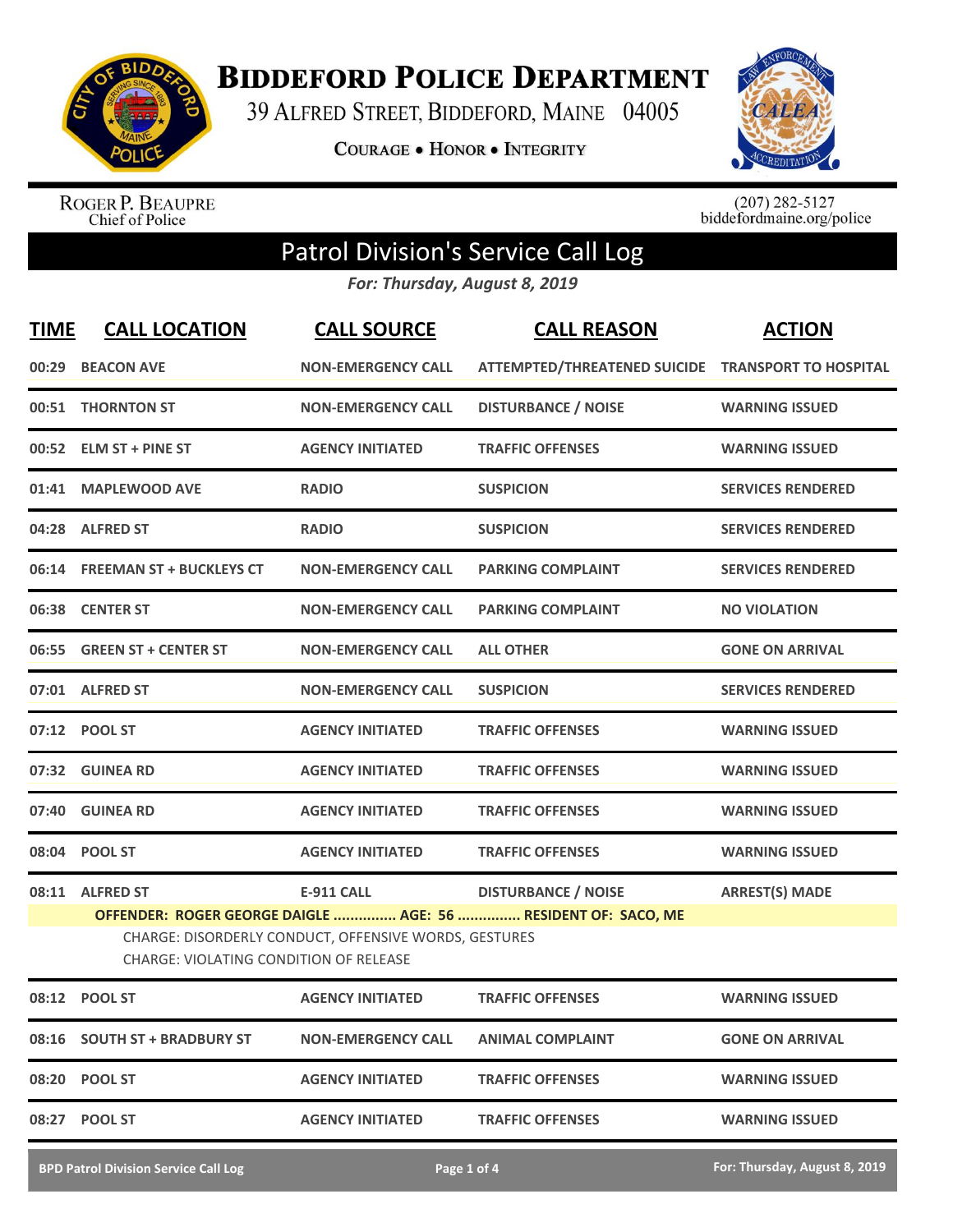| <b>TIME</b> | <b>CALL LOCATION</b>             | <b>CALL SOURCE</b>        | <b>CALL REASON</b>                 | <b>ACTION</b>                |
|-------------|----------------------------------|---------------------------|------------------------------------|------------------------------|
|             | 08:34 SOUTH ST                   | <b>AGENCY INITIATED</b>   | <b>ANIMAL COMPLAINT</b>            | <b>SERVICES RENDERED</b>     |
|             | 08:41 POOL ST                    | <b>AGENCY INITIATED</b>   | <b>TRAFFIC OFFENSES</b>            | <b>WARNING ISSUED</b>        |
|             | 08:58 POOL ST                    | <b>AGENCY INITIATED</b>   | <b>TRAFFIC OFFENSES</b>            | <b>WARNING ISSUED</b>        |
|             | 09:40 HILLS BEACH RD             | <b>AGENCY INITIATED</b>   | <b>TRAFFIC OFFENSES</b>            | <b>VSAC ISSUED</b>           |
|             | 09:40 PIKE ST                    | <b>AGENCY INITIATED</b>   | <b>PRO-ACTIVE DV RESPONSE TEAM</b> | <b>NO VIOLATION</b>          |
|             | <b>10:29 FORTUNES ROCKS RD</b>   | <b>NON-EMERGENCY CALL</b> | <b>DRUG</b>                        | <b>SERVICES RENDERED</b>     |
|             | 10:42 POOL ST                    | <b>AGENCY INITIATED</b>   | <b>TRAFFIC OFFENSES</b>            | <b>WARNING ISSUED</b>        |
| 10:55       | <b>MCARTHUR WAY</b>              | <b>RADIO</b>              | <b>WARRANT ARREST</b>              | <b>ARREST(S) MADE</b>        |
|             | 10:57 SIMARD AVE + CLEAVES ST    | <b>AGENCY INITIATED</b>   | <b>ANIMAL COMPLAINT</b>            | <b>WARNING ISSUED</b>        |
|             | 11:05 DARTMOUTH ST               | <b>E-911 CALL</b>         | 911 MISUSE                         | <b>SERVICES RENDERED</b>     |
|             | 11:20 FIRST ST                   | <b>AGENCY INITIATED</b>   | <b>ANIMAL COMPLAINT</b>            | <b>SERVICES RENDERED</b>     |
|             | 11:27 SOUTH ST                   | <b>NON-EMERGENCY CALL</b> | <b>HARASSMENT</b>                  | <b>REPORT TAKEN</b>          |
|             | 11:35 ALFRED ST                  | <b>NON-EMERGENCY CALL</b> | <b>ARTICLES LOST/FOUND</b>         | <b>SERVICES RENDERED</b>     |
|             | 11:51 ELM ST                     | <b>NON-EMERGENCY CALL</b> | <b>ARTICLES LOST/FOUND</b>         | <b>REPORT TAKEN</b>          |
|             | 12:11 LESTER B ORCUTT BLVD       | <b>NON-EMERGENCY CALL</b> | <b>PARKING COMPLAINT</b>           | <b>GONE ON ARRIVAL</b>       |
|             | 12:41 ALFRED ST                  | <b>E-911 CALL</b>         | <b>DOMESTIC COMPLAINTS</b>         | <b>REPORT TAKEN</b>          |
|             | 12:47 POOL ST                    | <b>AGENCY INITIATED</b>   | <b>ANIMAL COMPLAINT</b>            | <b>SERVICES RENDERED</b>     |
|             | 13:10 MASON ST                   | <b>NON-EMERGENCY CALL</b> | <b>PARKING COMPLAINT</b>           | <b>PARKING TICKET ISSUED</b> |
|             | 13:17 ROCKY WAY                  | E-911 CALL                | 911 MISUSE                         | <b>SERVICES RENDERED</b>     |
|             | 13:28 ALFRED ST                  | <b>WALK-IN AT STATION</b> | <b>ALL OTHER</b>                   | <b>REFERRED OTHER AGENCY</b> |
|             | 13:40 JEFFERSON ST               | E-911 CALL                | 911 MISUSE                         | <b>SERVICES RENDERED</b>     |
|             | 13:50 ALFRED ST                  | <b>AGENCY INITIATED</b>   | <b>TRAFFIC OFFENSES</b>            | <b>VSAC ISSUED</b>           |
|             | 13:51 HAZEL ST                   | E-911 CALL                | <b>JUVENILE OFFENSES</b>           | <b>REPORT TAKEN</b>          |
|             | 14:16 POOL ST                    | <b>AGENCY INITIATED</b>   | <b>TRAFFIC OFFENSES</b>            | <b>WARNING ISSUED</b>        |
|             | 15:19 ALFRED ST + BIDDEFORD GATE | <b>AGENCY INITIATED</b>   | <b>TRAFFIC OFFENSES</b>            | <b>WARNING ISSUED</b>        |
|             | 15:24 WESTERN AVE                | <b>NON-EMERGENCY CALL</b> | <b>ANIMAL COMPLAINT</b>            | <b>SERVICES RENDERED</b>     |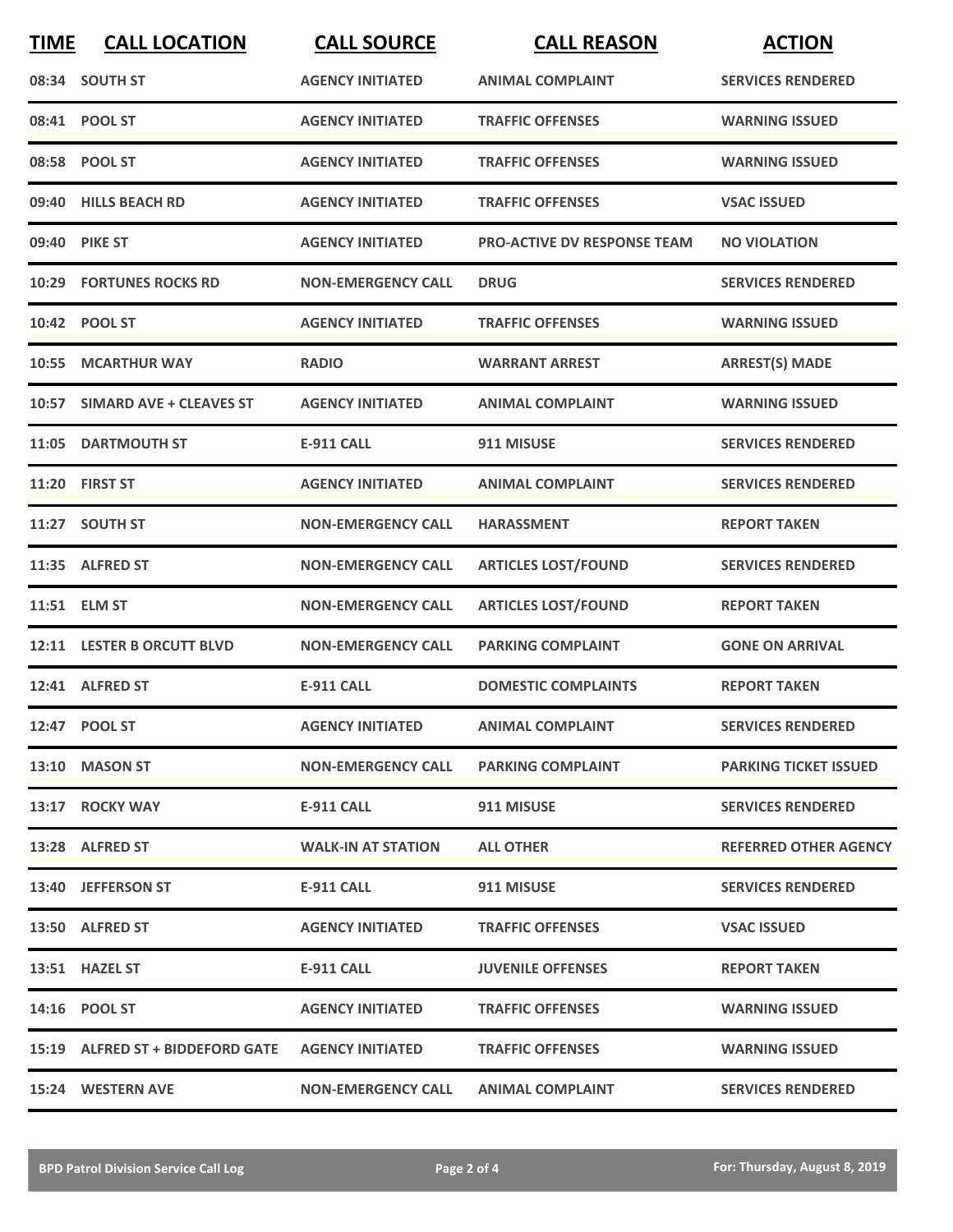| <b>TIME</b> | <b>CALL LOCATION</b>                                                    | <b>CALL SOURCE</b>        | <b>CALL REASON</b>                                                                               | <b>ACTION</b>                |
|-------------|-------------------------------------------------------------------------|---------------------------|--------------------------------------------------------------------------------------------------|------------------------------|
|             | 15:24 WESTFIELD EXT                                                     | <b>E-911 CALL</b>         | 911 MISUSE                                                                                       | <b>UNABLE TO LOCATE</b>      |
|             | 15:47 WENTWORTH ST                                                      | <b>AGENCY INITIATED</b>   | <b>VIOL PROTECTION FROM ABUSE</b>                                                                | <b>REPORT TAKEN</b>          |
| 15:50       | <b>HILL ST + KING ST</b>                                                | <b>NON-EMERGENCY CALL</b> | <b>CODES ENFORCEMENT</b>                                                                         | <b>REFERRED OTHER AGENCY</b> |
|             | 15:54 WEST ST + LEVI LN                                                 | <b>AGENCY INITIATED</b>   | <b>TRAFFIC OFFENSES</b>                                                                          | <b>WARNING ISSUED</b>        |
|             | 16:12 POOL ST + BRIDGE RD                                               | <b>AGENCY INITIATED</b>   | <b>TRAFFIC OFFENSES</b>                                                                          | <b>WARNING ISSUED</b>        |
|             | 16:12 ALFRED ST                                                         | <b>NON-EMERGENCY CALL</b> | <b>ANIMAL COMPLAINT</b>                                                                          | <b>SERVICES RENDERED</b>     |
|             | 16:22 HILL ST                                                           | <b>WALK-IN AT STATION</b> | <b>TRAFFIC DETAIL</b>                                                                            | <b>SERVICES RENDERED</b>     |
|             | 16:24 ALFRED ST + MEDICAL CENTER D AGENCY INITIATED                     |                           | <b>DISABLED VEHICLE</b>                                                                          | <b>SERVICES RENDERED</b>     |
|             | 16:26 HILL ST                                                           | <b>NON-EMERGENCY CALL</b> | <b>ANIMAL COMPLAINT</b>                                                                          | <b>SERVICES RENDERED</b>     |
|             | 16:33 ADAMS ST + JEFFERSON ST<br>CHARGE: VIOLATING CONDITION OF RELEASE | <b>AGENCY INITIATED</b>   | <b>VIOL OF BAIL CONDITIONS</b><br>OFFENDER: STEVEN M BAILEY  AGE: 51  RESIDENT OF: BIDDEFORD, ME | <b>CITATION ISSUED</b>       |
|             | 16:40 POOL ST + SOKOKIS RD                                              | <b>AGENCY INITIATED</b>   | <b>TRAFFIC OFFENSES</b>                                                                          | <b>WARNING ISSUED</b>        |
|             | 16:44 ALFRED ST                                                         | <b>WALK-IN AT STATION</b> | <b>CIVIL COMPLAINT</b>                                                                           | <b>SERVICES RENDERED</b>     |
|             | 16:50 POOL ST                                                           | <b>AGENCY INITIATED</b>   | <b>TRAFFIC OFFENSES</b>                                                                          | <b>VSAC ISSUED</b>           |
|             | 16:56 ALFRED ST                                                         | <b>WALK-IN AT STATION</b> | <b>PROTECTION FROM ABUSE SERVIC</b>                                                              | <b>PAPERWORK SERVED</b>      |
|             | <b>16:57 ANDREWS RD</b>                                                 | <b>E-911 CALL</b>         | 911 MISUSE                                                                                       | <b>NO ACTION REQUIRED</b>    |
|             | 18:04 WEST ST + RAVENSWOOD DR                                           | <b>AGENCY INITIATED</b>   | <b>TRAFFIC OFFENSES</b>                                                                          | <b>WARNING ISSUED</b>        |
|             | 18:12 JESSIE LN                                                         | E-911 CALL                | 911 MISUSE                                                                                       | <b>SERVICES RENDERED</b>     |
|             | 18:34 WESTERN AVE                                                       | <b>NON-EMERGENCY CALL</b> | <b>DOMESTIC COMPLAINTS</b>                                                                       | <b>REPORT TAKEN</b>          |
|             | 18:36 ALFRED ST                                                         | <b>AGENCY INITIATED</b>   | <b>DISABLED VEHICLE</b>                                                                          | <b>VEHICLE TOWED</b>         |
|             | 18:40 WEST ST                                                           | <b>AGENCY INITIATED</b>   | <b>ANIMAL COMPLAINT</b>                                                                          | <b>SERVICES RENDERED</b>     |
|             | 18:55 POOL ST                                                           | <b>NON-EMERGENCY CALL</b> | <b>SUSPICION</b>                                                                                 | <b>WARNING ISSUED</b>        |
|             | 19:08 ALFRED ST                                                         | <b>NON-EMERGENCY CALL</b> | <b>TRAFFIC OFFENSES</b>                                                                          | <b>NEGATIVE CONTACT</b>      |
|             | 19:24 POOL ST                                                           | <b>NON-EMERGENCY CALL</b> | <b>SUSPICION</b>                                                                                 | <b>UNABLE TO LOCATE</b>      |
|             | 19:44 GRANITE ST                                                        | <b>WALK-IN AT STATION</b> | <b>HARASSMENT</b>                                                                                | <b>SERVICES RENDERED</b>     |
|             | 20:15 WEST MYRTLE ST                                                    | <b>WALK-IN AT STATION</b> | <b>CHECK WELFARE</b>                                                                             | <b>CIVIL COMPLAINT</b>       |